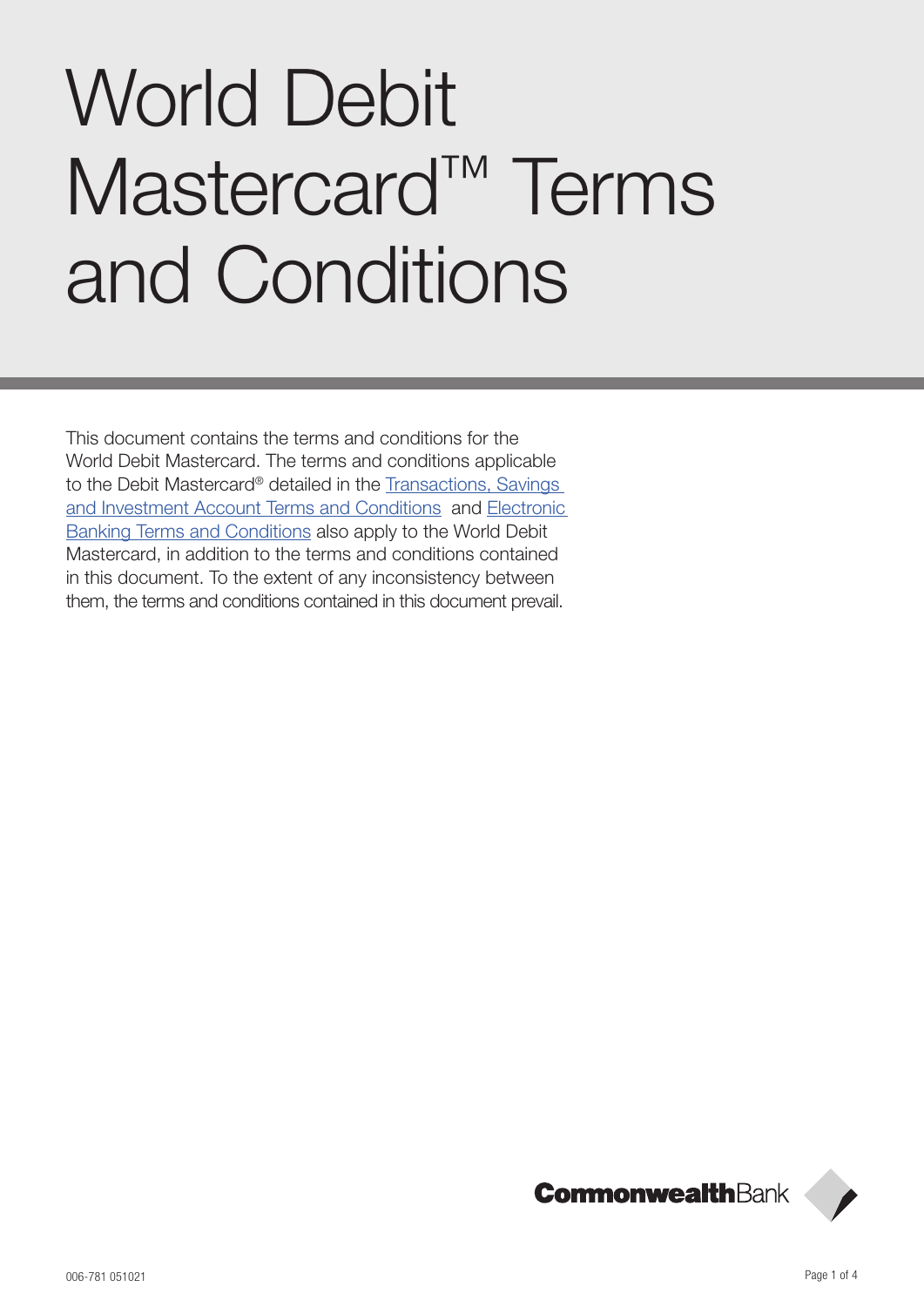# What is a World Debit Mastercard?

A World Debit Mastercard is a premium Debit Mastercard that is linked to your CommBank transaction account and debits money from this account to make purchases. It includes a range of extra benefits which are detailed below.

Please refer to the [Transactions, Savings and Investment Account Terms and Conditions](https://www.commbank.com.au/content/dam/commbank/personal/apply-online/download-printed-forms/SavingsInvestment_ADB2852.pdf?ei=Terms_Full-terms) for the full terms and conditions which apply to your CommBank transaction account.

## Where can I use my World Debit Mastercard?

Use your World Debit Mastercard to pay for purchases wherever Debit Mastercard is accepted worldwide (including by mail order, telephone or online).

# What are the benefits I get with my World Debit Mastercard?

You receive the following benefits with the World Debit Mastercard:

- \$0 CommBank fees for international purchases and ATM cash withdrawals as per the fee table outlined in this document
- Access to Mastercard Airport Experiences provided by LoungeKey which includes two complimentary lounge visits per calendar year<sup>1</sup>
- Included international travel insurance for you, your spouse and eligible accompanied children for up to 21 days per trip<sup>2</sup>
- Extra cover including price guarantee, purchase security insurance and extended warranty insurance<sup>2</sup>
- Exclusive offers offered through Mastercard Priceless® Specials<sup>3</sup>

<sup>1</sup> Only two complimentary visits (including accompanying guest) per cardholder in each calendar year. Excess visits are charged directly to your World Debit MasterCard as per the prevailing rates. Offers vary by location, see airport.mastercard.com or app for more details. Cardholder must identify themselves as LoungeKey member prior to accessing lounge. When visiting a lounge, a preauthorisation will be performed as a means to authenticate your World Debit Mastercard has not been reported as lost, stolen or cancelled. This will mean a hold of USD\$32 per visit per person will be placed to confirm your card is eligible and released 3-5 days from visit if your visits are complimentary. If you do not have any complimentary visits available to you, you will be charged the prevailing lounge visit fee. For a full list of the Terms and Conditions of Use, Frequently Asked Questions, visit [airport.mastercard.com](https://airport.mastercard.com/)

<sup>2</sup> Full terms and conditions are set out in the World Debit Mastercard Insurances Product Disclosure Statement and Information Booklet located <u>here</u>. You will need to activate your travel insurance for each trip in order to have a comprehensive level of cover. If you don't activate, you'll receive personal liability cover and overseas emergency medical assistance and overseas emergency medical and hospital expenses cover only. We are not the insurer in relation to this cover. The insurance is issued and administered by Cover-More Insurance Services Pty Ltd (AFSL 241713, ABN 95 003 114 145) on behalf of the insurer Zurich Australian Insurance Limited (AFSL 232507, ABN 13 000 296 640). Restrictions, exclusions (including existing medical conditions and persons aged 80 years or over), limits and excesses may apply to all insurances.

<sup>3</sup> Mastercard Priceless® Specials are a curated selection of deals exclusive to Mastercard© cardholders, provided by Mastercard©. To access Priceless® Specials and view their full Terms of Use visit [specials.priceless.com](https://specials.priceless.com/en-ap/benefits?issuerId=&productId).

Mastercard and Priceless are registered trademarks, and the circles design is a trademark of Mastercard International Incorporated. ©2018 Mastercard

## What are the fees on my World Debit Mastercard?

Please refer to [Transactions, Savings and Investment Account Terms and Conditions](https://www.commbank.com.au/content/dam/commbank/personal/apply-online/download-printed-forms/SavingsInvestment_ADB2852.pdf?ei=Terms_Full-terms) for a full list of fees of your existing CommBank transaction account.

The following fees, in addition to the above relate to the World Debit Mastercard.

| <b>Fees</b>                                                                                                         |                                                                                                                                                                                                                                                               | How much is it?                     |
|---------------------------------------------------------------------------------------------------------------------|---------------------------------------------------------------------------------------------------------------------------------------------------------------------------------------------------------------------------------------------------------------|-------------------------------------|
| Monthly card fee<br>A fee charged for the card.                                                                     |                                                                                                                                                                                                                                                               | \$10 per month                      |
| Access fee<br>This fee is charged<br>by CommBank<br>when you withdraw<br>or make purchases<br>outside of Australia. | International purchases, that is, purchases made:<br>Overseas<br>$\bullet$<br>In Australia (for example online), where the merchant is located overseas or<br>$\bullet$<br>the financial institution is entity processing the transaction is located overseas | \$0                                 |
|                                                                                                                     | When you take out money at :<br>ASB Bank ATMs in New Zealand<br>$\bullet$<br>CommBank ATMs outside Australia                                                                                                                                                  | \$0                                 |
|                                                                                                                     | Any other ATM withdrawal overseas                                                                                                                                                                                                                             | \$0                                 |
|                                                                                                                     | Any other cash withdrawals overseas<br>This includes over-the-counter cash withdrawals                                                                                                                                                                        | \$5 plus 3% of<br>transaction value |

#### Things you should know:

• Third parties (such as third-party ATM owners or merchants) may charge a fee for use of a card. This is not a fee charged by CommBank.

• The access fee may be shown on your statement by another name, such as an international transaction or bank withdrawal fee.

• The access fee for cash withdrawal overseas applies to the purchase of items that we consider equivalent to cash, such as money transfers, traveller's cheques or prepaid cards.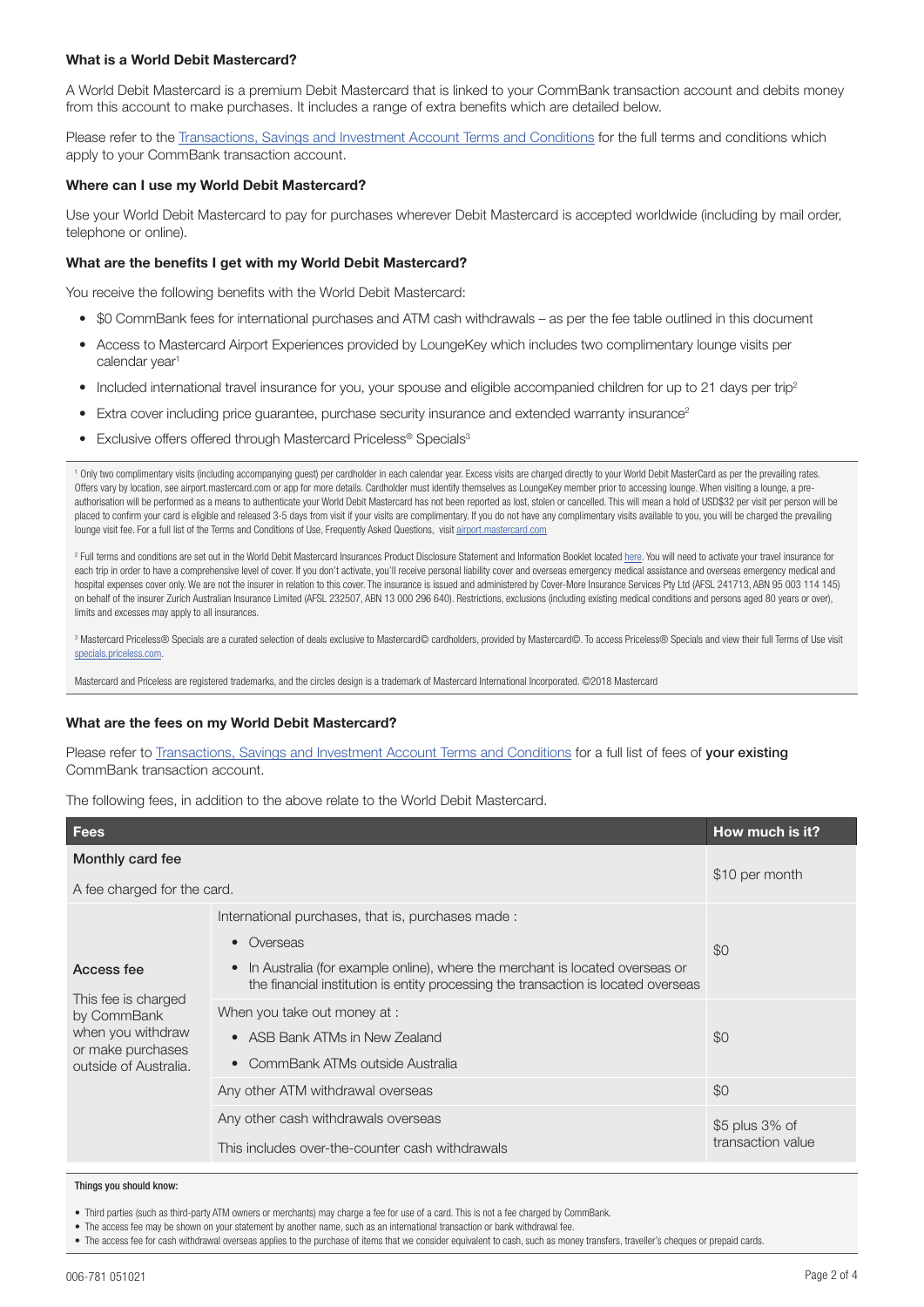# Cancelling my World Debit MasterCard

You can cancel your World Debit Mastercard card by calling 13 2221 or by visiting your local Commonwealth Bank branch. If you cancel your World Debit Mastercard you may not be eligible to re-apply for the card. You may apply for any Debit Mastercard you are eligible for other than the World Debit Mastercard upon cancellation. Cancellation of your World Debit Mastercard will not impact your existing transaction account and it will continue to remain active.

If you cancel your card, any direct debits linked to the card will be stopped. Please also refer to the Electronic Banking Terms and [Conditions](https://www.commbank.com.au/content/dam/commbank/personal/apply-online/download-printed-forms/ElectronicBanking_ADB2426.pdf) for further information around Debit Mastercard cancellation.

## When we can cancel your World Debit Mastercard

We may cancel the World Debit Mastercard card at any time giving you reasonable notice in writing<sup>1</sup>.

We may cancel your World Debit Mastercard without telling you:

- If you haven't activated it within the offer period
- if you haven't used it for six months
- If we think your account is being used fraudulently or in a way that might cause you or us to lose money
- If we believe on reasonable grounds that you may be a person, or acting for a person: – with whom we are not permitted to deal with by law or a regulatory authority – in breach of laws relating to money laundering or terrorism financing.
- If we reasonably consider it necessary, for example to comply with laws in Australia or overseas or card scheme rules, manage regulatory risk or, for a transaction, if your instructions are not clear.

1 Notices in writing may be provided to you electronically

## Changes to your terms and conditions

We can change your card features and fees and any other terms of your contract for the World Debit Mastercard. We'll act reasonably when exercising these rights and only do so for legitimate business purposes.

## How we tell you about changes

| Change                                                                                                                                                 | <b>Minimum notice period</b>    | <b>Notice method</b>                                                        |  |  |
|--------------------------------------------------------------------------------------------------------------------------------------------------------|---------------------------------|-----------------------------------------------------------------------------|--|--|
| Fees and charges                                                                                                                                       |                                 |                                                                             |  |  |
| Introduce a new fee                                                                                                                                    | 30 days                         | In writing <sup>1</sup>                                                     |  |  |
| Increase an existing fee                                                                                                                               | 30 days                         | In writing <sup>1</sup> or by advertising in the national<br>or local media |  |  |
| Introduce or change a government<br>charge                                                                                                             | No later than the day of change | In writing <sup>1</sup> or by advertising in the national<br>or local media |  |  |
| <b>Transaction limits or liabilities</b>                                                                                                               |                                 |                                                                             |  |  |
| Introduce, remove or change transaction<br>limits or increase your liability for losses<br>on transactions with a card, PIN,<br>password or other code | 30 days                         | In writing <sup>1</sup>                                                     |  |  |
| Other changes                                                                                                                                          | No later than the day of change | In writing <sup>1</sup> or by advertising in the national<br>or local media |  |  |
| Unfavourable changes<br>If we believe a change is unfavourable to you                                                                                  | $30 \text{ days}^2$             | In writing <sup>1</sup> or by advertising in the national<br>or local media |  |  |
|                                                                                                                                                        |                                 |                                                                             |  |  |

1 Notices in writing may be provided electronically

<sup>2</sup> We may give you a shorter notice period, or no notice, of an unfavourable change if we believe doing so is necessary for us to avoid, or to reduce, a material increase in our credit risk or our loss